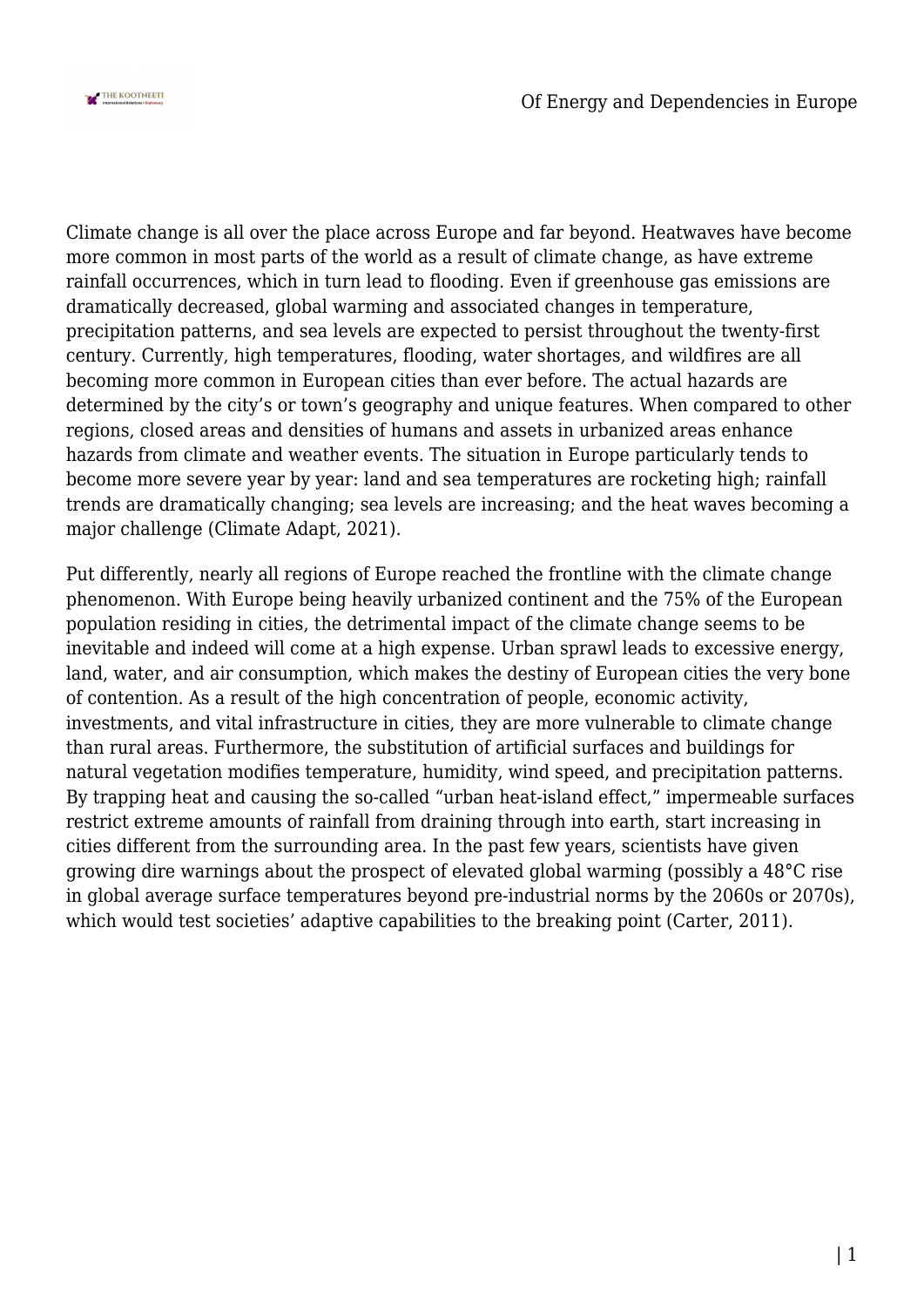



Image source: Getty

Instances of urban climate change adaptation techniques are beginning to appear in related to policy solutions. These are frequently incorporated into larger climate change and green innovation that include, and in some cases, are primarily focused on, climate change mitigation. It is important to note that the cities or the 'urban-level politicians', should be regarded on the same level along with other political actors that are to contribute to the climate change mitigation. Precisely, nearly 70% of total energy consumption stem from the cities, and since there is a rapid process of urbanization going on in the world, the number is expected to grow over time. The way urban areas are planned and developed as well as they respond to the ongoing climate crisis play a crucial role in Co2 emissions and the energy use, which in turn, affect the climate change phenomenon at large. (University of Bergen, 2020) According to the member of IFIMES Advisory Board, Younger (2022), the architects and urban planners are now expected to put extra efforts in adapting to climate change mitigation and renewable energy usage since the coming 30+ years ahead are to witness even higher level of urbanization.

Climate change policies that are 'integrated' entail those developed for cities such as Madrid, Copenhagen, and Rotterdam. Moreover, planning and zoning restrictions in Stuttgart, Germany, for instance, aim to protect open space and promote the presence of plants in intensively built-up regions. This is to improve air flow and hence reduce overheating and pollution issues. A Building and Construction Law of 2002 in Basel,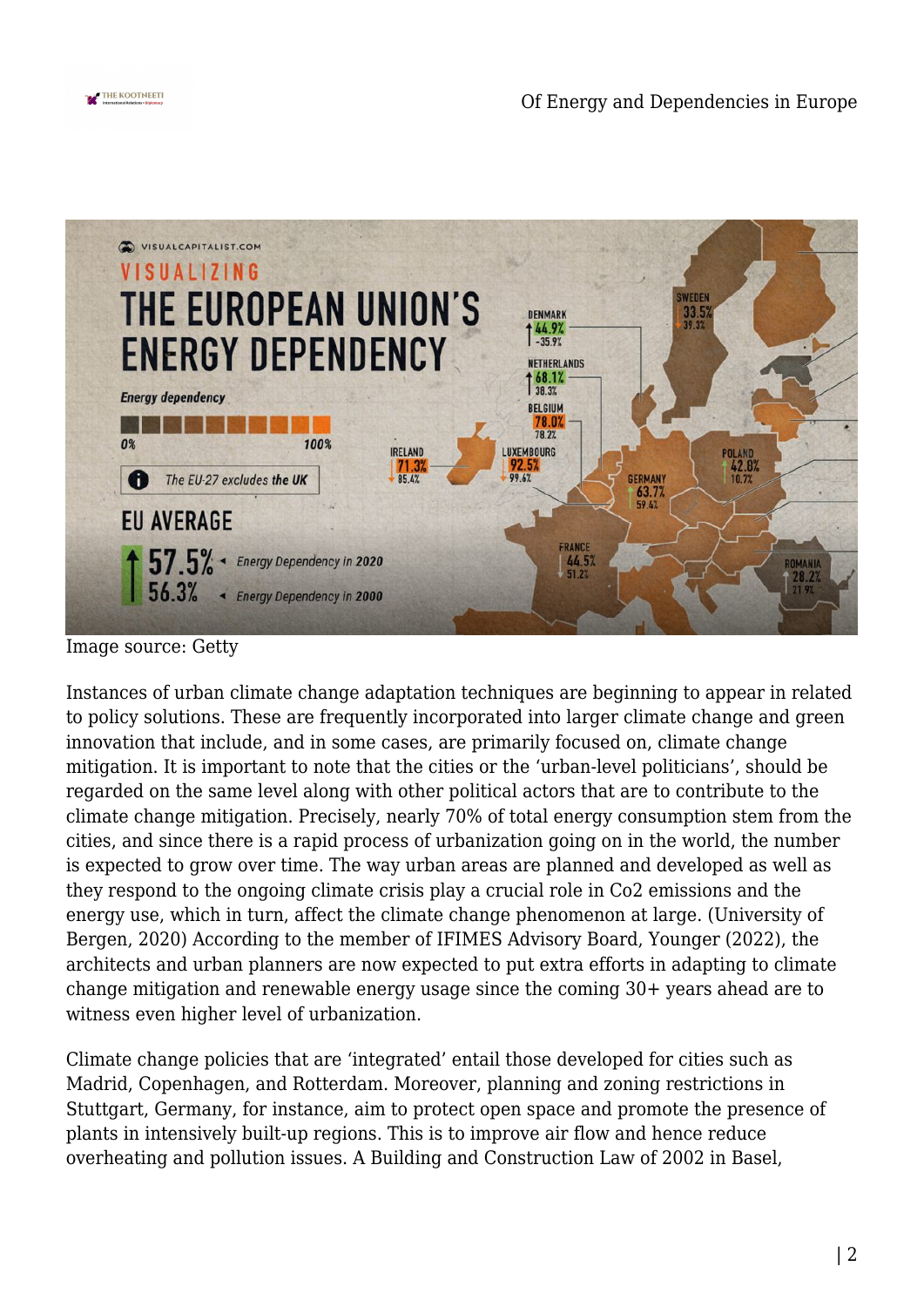

Switzerland, mandates that all new and refurbished flat roofs be greened. As a result, Basel has surpassed London as the world's leading green roof metropolis in terms of green roof area per capita. The Biotope Area Factor law in Berlin, Germany, mandates that a certain percentage of major innovations be kept as green or accessible land (Carter, 2011).

It's becoming clear that European cities are playing an increasingly important role in climate and energy governance. Cities themselves are well aware of this new governance role. Inter-city networks are being mobilized by city governments to explore remedies to energy and climate concerns (e.g. C40, Energy Cities). The European Union's multi-level governance has created new administration areas for cities throughout Europe. Inter-city networks appear to be crucial in terms of the ideas that planners and policymakers are pursuing on a domestic level. The actions initiated by the EU and its Member States show the extent to which the situation is pressing, and the need to expand the efforts beyond EU's capabilities (Carbon Brief, 2020).



European Commission President Ursula von der Leyen presents the EU's new climate policy proposals as EU Commissioner Paolo Gentiloni sits next to her, in Brussels, Belgium, July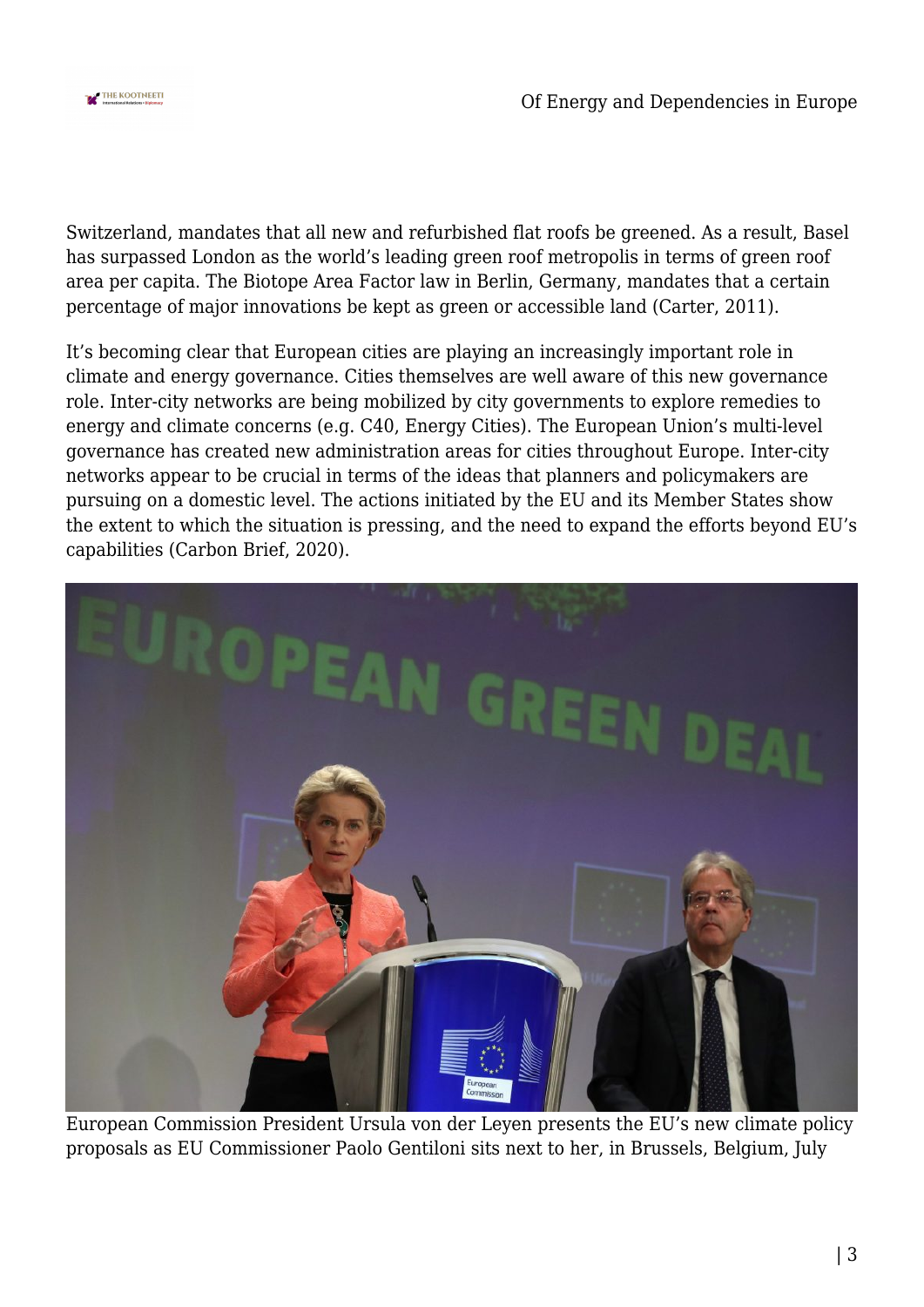

## 14, 2021. REUTERS/Yves Herman

All in all, to tackle the issue and to address it in a reasonable way, the collective action must be taken by all means possible. The  $21<sup>st</sup>$  century and the late COVID-19 crisis have shown that it is no helpful to rely solely on political actors or single stakeholders, but rather to take the situation in own hands and take the necessary measures as soon as possible. In other words, it appears that the European community must not only rely on the government's ability to implement its coercive power in the climate-related policymaking, but rather start working on the footprint in line with the Paris Agreement and call for the collective 'green' action. To help cities maintain an urban life in a 'greener; and more sustainable way, the united efforts of both the people and the government should be put into force. We no longer have time to waste; it is time to press the alarm button and take the action.

## **Bibliography:**

- 1. Carbon Brief (2020). Retrieved from[:https://www.carbonbrief.org/guest-post-are-european-cities-delivering-on-their-cli](https://www.carbonbrief.org/guest-post-are-european-cities-delivering-on-their-climate-commitments)) [mate-commitments\)](https://www.carbonbrief.org/guest-post-are-european-cities-delivering-on-their-climate-commitments))
- 2. Carter, J. G. (2011). Climate change adaptation in European cities. *Current Opinion in Environmental Sustainability*, (May). https://doi.org/10.1016/j.cosust.2010.12.015
- 3. Climate Adapt (2021). Retrieved from: <https://climate-adapt.eea.europa.eu/knowledge/tools/urban-ast/step-0-2>
- 4. EURACTIV (2021). Retrieved from: [https://www.euractiv.com/section/climate-environment/news/european-cities-must-ada](https://www.euractiv.com/section/climate-environment/news/european-cities-must-adapt-to-climate-change-eu-climate-chief-says/) [pt-to-climate-change-eu-climate-chief-says/](https://www.euractiv.com/section/climate-environment/news/european-cities-must-adapt-to-climate-change-eu-climate-chief-says/)
- 5. IFIMES (2022). Retrieved from: https://www.ifimes.org/en/researches/ifimes-ii-population-and-pollution-and-urbanisati on/4991?page=2
- 6. Kumar, P. (2021). Climate Change and Cities: Challenges Ahead. *Frontiers in Sustainable Cities*, *3*(February), 1–8. https://doi.org/10.3389/frsc.2021.645613
- 7. Rice Kinder Institute for Urban Research (2019) Retrieved from: [https://kinder.rice.edu/urbanedge/2019/09/03/how-climate-change-going-change-cities](https://kinder.rice.edu/urbanedge/2019/09/03/how-climate-change-going-change-cities-urban-spaces)[urban-spaces](https://kinder.rice.edu/urbanedge/2019/09/03/how-climate-change-going-change-cities-urban-spaces)
- 8. University of Bergen (2020). Retrieved from: [https://www.uib.no/en/cet/126450/european-cities-actors-climate-and-energy-transform](https://www.uib.no/en/cet/126450/european-cities-actors-climate-and-energy-transformation) [ation](https://www.uib.no/en/cet/126450/european-cities-actors-climate-and-energy-transformation)

*The views and opinions expressed in this article are those of the author and do not*